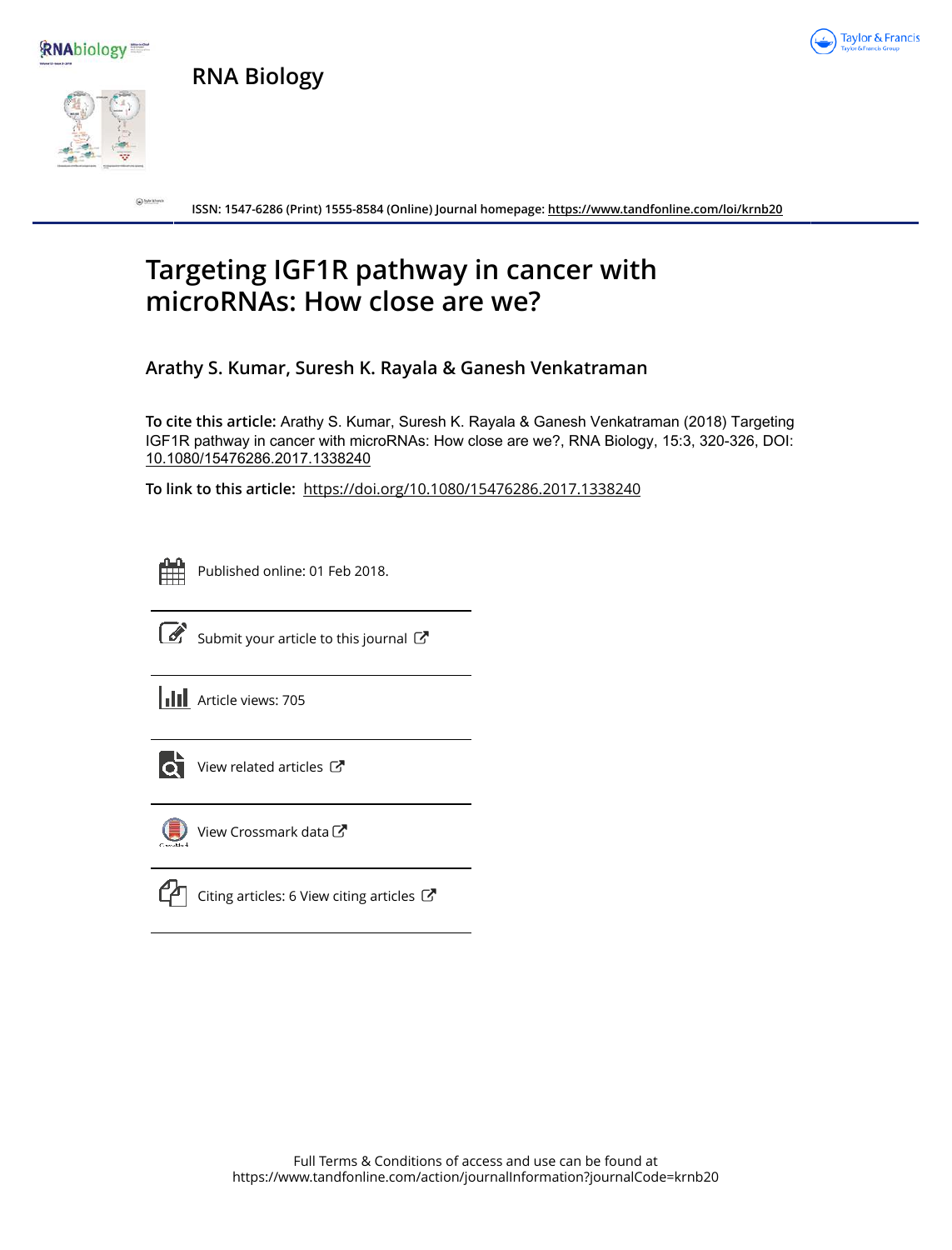#### REVIEW

Taylor & Francis Taylor & Francis Group

Check for updates

# Targeting IGF1R pathway in cancer with microRNAs: How close are we?

Arathy S. Kumar<sup>a</sup>, Suresh K. Rayala<sup>a</sup>, and Ganesh Venkatraman<sup>b</sup>

<sup>a</sup>Department of Biotechnology, Indian Institute of Technology, Madras (IIT M), Chennai, India; <sup>b</sup>Department of Human Genetics, College of Biomedical Sciences, Technology & Research, Sri Ramachandra University, Porur, Chennai, India

#### ABSTRACT

Cancer of the head and neck are the most common cancers in India and account for 30% of all cancers. At molecular level, it could be attributed to the overexpression of growth factors like IGF1-R, EGFR, VEGF-R and deregulation of cell cycle regulators and tumor suppressors. IGF1-R is an emerging target in head and neck cancer treatment, because of its reported role in tumor development, progression and metastasis. IGF1R targeted agents are in advanced stages of clinical development. Nevertheless, these agents suffer from several disadvantages including acquired resistance and toxic side effects. Hence there is a need for developing newer agents targeting not only the receptor but also its downstream signaling. miRNAs are considered as master regulators of gene expression of multiple genes and has been widely reported to be a promising therapeutic strategy. This review discusses the present status of research in both these arenas and emphasizes the role of miRNA as a promising agent for biologic therapy.

#### ARTICLE HISTORY

Received 6 March 2017 Accepted 31 May 2017

#### **KEYWORDS**

Growth factor receptor signaling; head neck cancer; IGF1R; miR493; miRNA therapy

# Introduction

Role of IGF1R signaling in multiple functions including proliferation, differentiation, glucose homeostasis, energy metabolism and its conserved regulatory module is an indication of its importance in coordinating growth, development and metabolism. IGF1 pathway comprise of its ligand- IGF1, respective receptor- IGF1R, ligand binding proteins- IGFBPs, downstream adaptor molecules such Shc and insulin receptor substrate (IRS)  $-1$ ,  $-2$ ,  $-3$ , and  $-4$  and downstream effectors-AKT1, MAPK, etc. Insulin-like growth factor 1 (IGF-1) is a peptide hormone, functions as the major mediator of growth hormone (GH)-stimulated somatic growth and GH-independent anabolic reactions in most cells and tissues. Circulation of IGF1 in serum is in its bound form to high affinity binding proteins [1]. Synthesis of IGF1 is in 2 different ways- synthesis in the liver and secreted into the blood which is under the control of growth hormones. IGF1 synthesis from peripheral tissues such as bone in autocrine/paracrine manner, which is under the control of growth hormones as well as by factors that are secreted locally by the surrounding cell types. These IGF1 also enter the systemic circulation, which is not under the regulation of GH and hence the regulated secretion of autocrine or paracrine secreted IGF1 and the factors responsible for the secretion needed to be studied and explored more [2].

IGF1R pathway is studied to have a role to play in prenatal and post natal growth in mice and in life span regulation. At the tissue level IGF1R mediated PI3K-AKT and/or ERKs mediates differentiation and also shown to maintain the myocardium and brain. Its role in regulation of vascular homeostasis

and endothelial function and reports showed decreased expression of IGF1R increases the fibrosis of kidney disease in mice models [3]. But there are paradoxical results showing IGF1R and longevity in lower animal forms such as C.elegans [4]. IGF1R interaction and cross talk with other growth factor receptors are studied to have a major role in cells; interactions between IR and IGF1R in muscle were found to have significance in glucose homeostasis in mice models [5].

IGF-1 uses its effects via binding followed by the activation of the IGF-1 receptor, which is a tyrosine kinase protein, which is widely distributed and it facilitates circulating IGF-1 to perform the function of balanced growth among multiple tissues and organs. IGF1R consists of 2 half-receptors with an extracellular  $\alpha$ -subunit and one transmembrane  $\beta$ -subunit which perform tyrosine kinase activity on binding to the ligand. Receptor has affinity toward the other ligand IGF2 and the ability of IGF1R to form Insulin receptor (IR) and perform the signaling by binding to IGF1/2 makes the signaling complex. Binding of ligand to IGF1R results in the autophosphorylation of IGF1R at tyrosines 1131,1135, and 1136 in the kinase domain of  $\beta$ -subunit of the receptor. This phosphorylation induces further phosphorylation of juxtamembrane tyrosines and carboxyl-terminal serines creating docking sites for proteins including IR substrates 1 to 4 (IRS-1 to IRS-4), and Shc (Src homology and collagen domain protein). Binding of these molecules activates signaling via the phosphatidylinositol-3-kinase (PI3K)-AKT and RAS/RAF/mitogen-activated protein kinase (MAPK) pathways  $[6]$ .

© 2018 Informa UK Limited, trading as Taylor & Francis Group

CONTACT Ganesh Venkatraman @ ganeshv@sriramachandra.edu.in @ Department of Human Genetics, College of Biomedical Sciences, Technology & Research, Sri Ramachandra University, Porur, Chennai, India; Suresh K. Rayala @izala@iitm.ac.in @Department of Biotechnology, Indian Institute of Technology, Madras (IIT M), Chennai, India.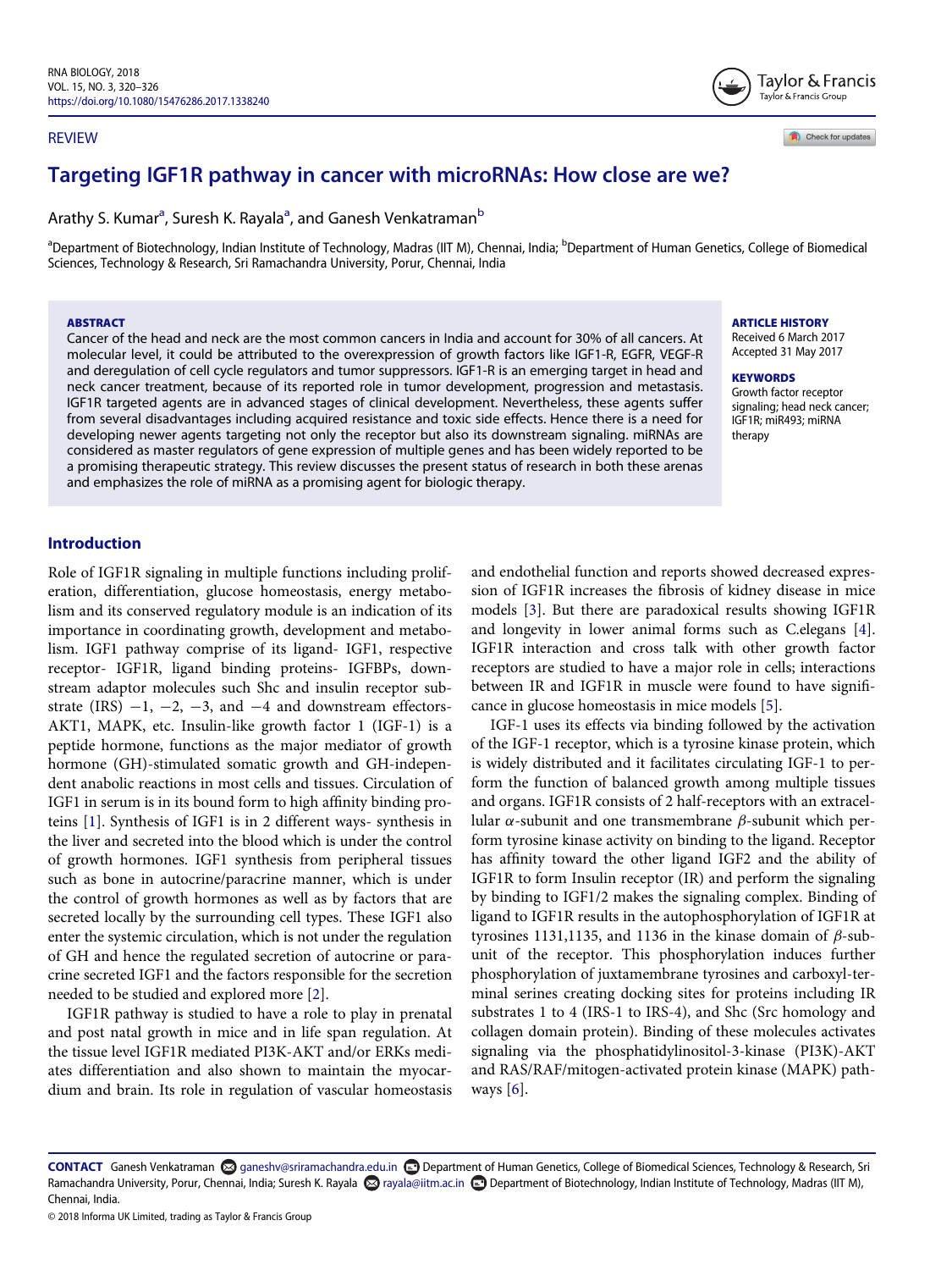#### IGF1R in cancer: How and why?

Reports of deregulated expression of IGF1R pathway molecules including the receptor and downstream effectors are reported in many cancers as explained below.

#### Brain tumor

Recent studies on clinical samples showed increased levels of IGF1 as well as IGF-sequestering IGFBP3, IGFBP3-cleaving proteases (MMP and tPA) in CSF and IGF1R was identified as a potential target for clinical trials in high risk medulloblastoma [7]. Expression studies on glioma patient samples shown to have increased expression of IGF1R compares to normal brain tissue [8] and overexpression of IRS1 was reported in both malignant and benign brain tumors [9,10]. The overexpression of IRS1 as well as IRS2 in different cancers including medulloblastoma have reviewed earlier indicating its role in tumorigenesis [11,12]. Validation of genes related to the PI3k/Akt signaling pathway for genetic alteration and aberrant expression in a series of 103 glioblastomas showed overexpression of several genes including IRS2, AKT1 and subunits of Pi3k, but not IRS1 or AKT2 [13].

## Head and neck cancer

Validation of IGF1R- $\alpha$  cytoplasmic/membranous overexpression showed it may serve as an independent adverse prognostic factor for recurrence and survival in patients with surgically resected squamous-cell carcinoma of the larynx [14] where a previous study showed IGFBP-3 expression, in a state of coexpression with IGF-1R, can predict poor prognosis in squamous cell carcinoma of the head and neck (SCCHN) patients [15]. Tissue level expression of IGF1R revealed an overexpression in both in primaries and regional lymph nodes of oropharyngeal and nasopharyngeal region [16] and in tongue cancer patients [17], which is capable of transmitting mitogenic signals to the neoplastic cells in response to IGF1. In HNSCC high IGF-1R expression and its association with HPV-negative status, advanced tumor stage and reduced overall and disease-specific survival [18] makes it a promising target for HPV negative HNSCC. In nasopharyngeal carcinoma, overexpression of IRS1 might be closely correlated with lymph node metastasis in NPC and positive expression of IRS-1 is postulated to be used as an independent biomarker for predicting lymph node metastasis of NPC [19] but there are contradicting results showing negative correlation of IRS-1 expression with tumor metastasis both in tissue samples and cell lines of HNSCC [20]. Over expression of IG1R, IRS and MAPK1 was reports in a study where significant number of head and neck cancer patient samples showed the upregulation in tumor compared to the normal counterpart [21].

# Breast cancer

Studies on benign and noninvasive breast lesions, IGF-1R expression was slightly increased in lesions that are hormonally driven (such as atypical ductal hyperplasia and columnar cells changes) and was significantly reduced in ER-negative lesions (such as apocrine metaplasia) which may explain partially lower response rate to neo adjuvant chemotherapy in luminal tumors [22]. IGF-1R expression was associated with

mammographic breast tissue density in patients aged >40 y and in premenopausal women, IGF-1R overexpression in breast cancer tissue was significantly associated with HER-2 positivity and poor disease free survival (DFS) [23].

In MCF-7 overexpression of IRS1 alone was capable of total loss of estrogen dependence for growth [24] and IRS1 showed a highly significant positive correlation and highly expressed in the less aggressive ductal carcinoma in situ (DCIS) tumors whereas elevated IRS2 expression was associated with high grade invasive ductal carcinomas (IDC) and positive correlation between  $ER\alpha$  and IRS1 was hypothesized to respond favorably to chemotherapy [25] and in breast cancer progression [26]. Studies on transgenic mice, overexpression IRS1 and IRS2 in the mammary gland showed progressive mammary hyperplasia, tumorigenesis, and metastasis [27]. Role of IRS proteins in mammary gland development and in its function as well as in tumor formation and metastasis has reviewed earlier [28,29].

#### Lung cancer

Deregulation in IGF1R pathway and beneficial role of targeting that pathway is reviewed elsewhere [30]. Upregulation and expression of IGF-1 and IGF1R in NSCLC were correlated with tumor progression and patient prognosis [31]. Over expression of IGF1R protein in small cell lung cancer was reported to be correlated with the gene copy number in clinical samples [32] and an independent study on IGF-1R overexpression in squamous cell lung cancer displayed 79.2% of high IGF-1R staining [33]. Another study on NSCLC tissues revealed IGF1R protein expression and mRNA expression is higher in squamous cell carcinomas compared with other histologies which correlated with EGFR expression and high IGF1R gene copy number alone associates with better prognosis in surgically resected NSCLC [34].

# Gastrointestinal cancers

Studies on wild type (WT) and pediatric GISTs (gastrointestinal stromal tumors) revealed that IGF1R is amplified and the protein is overexpressed which may be associated with oncogenesis [35] and the overexpression of IGF1R at protein and transcript was tightly SDHB (succinate dehydrogenase) deficiency [36]. Integrative genomic analysis showed enrichment of activation of IGF signaling, including overexpression of IGF2, downregulation of IGFBP3 and allelic losses of IGF2R and the study defined gene signature for IGF-1R activation finally leads to the Proliferation subclass of hepatocellular carcinoma [37]. Over expression of IGF2 as well as IGF1R in protein as well as in RNA level was involved in the pathogenesis of gastric cancer, probably by autocrine/paracrine stimulation of cell growth [38]. In patient samples with colorectal cancer, expression of IGF-1 and IGF-1R seems to increase with tumor size [39]. Expression studies of IGF1R in colorectal cancer patients revealed the fact that functional changes of the IGF-1R expression participate in the maintenance of progression of cancer rather than in its initial development [40].

#### Bone cancer

Studies on osteosarcoma showed higher mRNA expression and copy number in primary patient samples and xenograft samples compared with corresponding cell lines [41] and the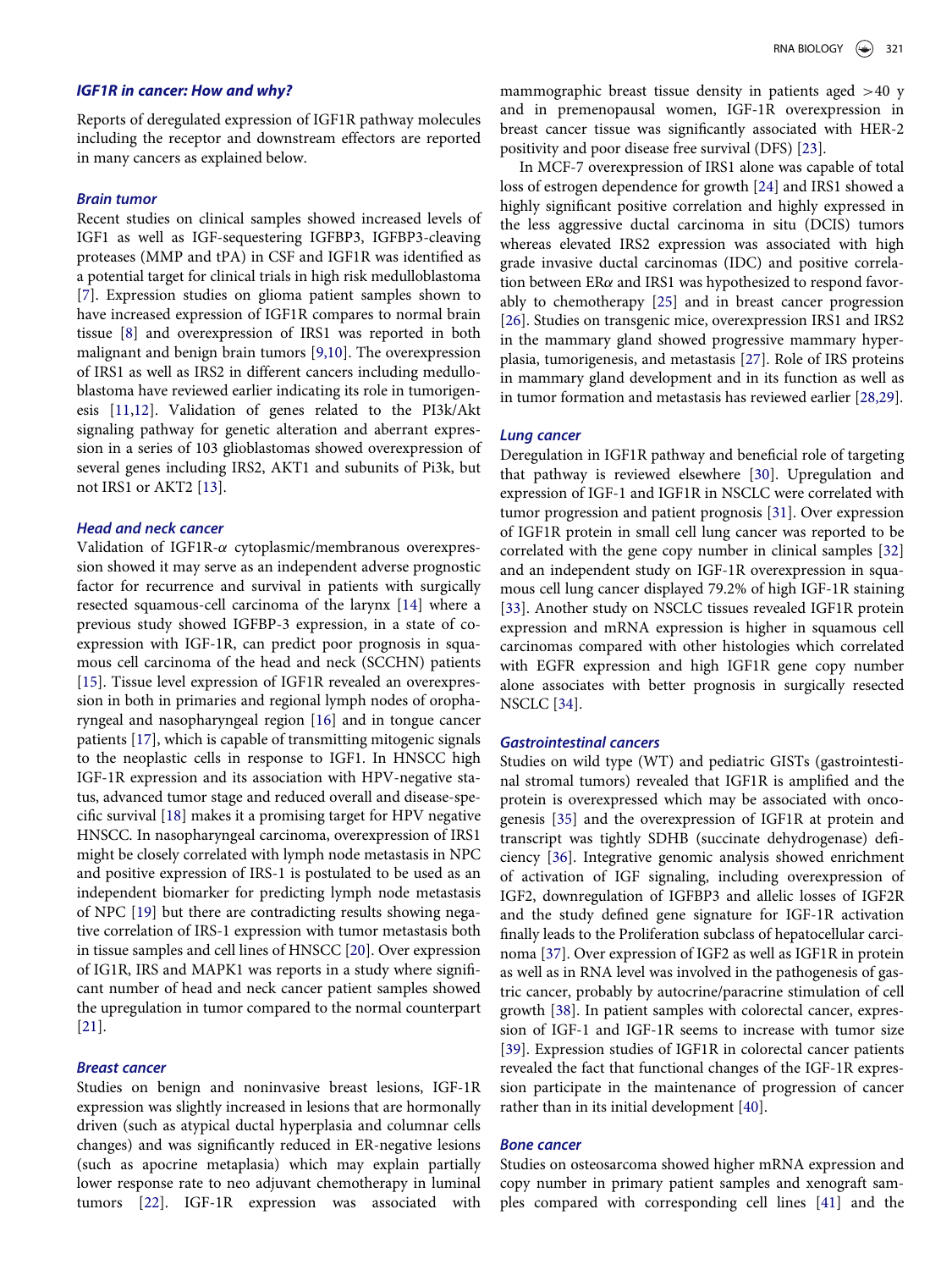significant level of expression of IGF1R and the ligands were not correlated with metastatic lesions [42]. Studies on mouse mesenchymal stem cells (MSCs) and in osteosarcoma cells showed a precise regulation of IRS-1 expression level is critical for determining the differentiating capacity of these and that derangement of IRS-1 levels can be a critical step in OS transformation [43]. Genome-wide gene expression data of highgrade osteosarcoma biopsies and cell lines detected an overrepresentation of IGF1R signaling including downregulation of several IGFBP and further inhibition of IGF1R as well as IR/ IGF1R signaling using small molecule inhibitor reduced the phosphorylation of IRS1 [44].

#### Prostate cancer

Over expression of IGF1R in primary prostate cancer compared with benign prostatic epithelium and the observed increase in IRS-1, a docking protein in IGF1R pathway, in a few sample, highlight the importance of the IGF1R pathway in prostate cancer biology [45]. IGF-1R analysis in PCa cells or clinical samples showed that T2E (MPRSS2-ERG (T2E) fusion protein) expression correlated with higher IGF-1R expression at mRNA and protein levels where ERG acts as a transcriptional activator for IGF1R [46]. Studies on PC cell line showed IGF-1 as a novel survival factor in prostate cancer, which induces a resistance to apoptosis mediated by the expression of the anti-apoptotic proteins Bcl<sup>-</sup>XL and Mcl<sup>-</sup>land is associated with increased phosphorylation of FAK [47]. An independent study on advanced, androgenindependent metastatic PC tumor samples, IGF1R and IRS-1 continued to express during the metastatic development of cancer [45] and in an in vivo study, upregulation of both IGF-I and the IGF1R during progression to androgen-independent growth of tumor was observed [48].

# **Others**

Wilms tumor which is a pediatric metanephric blastema, is observed to have overexpression of IGF1R related to the WT1, Wilms tumor gene product binding to IGF1R promoter [49]. In synovial sarcoma tumors, IGF1R expression check was done using Western blot and reverse transcriptase-PCR and the IGF1R detectable group was associated with a high incidence of lung metastases and high tumor cell proliferative rate, compared with the non-detectable group [50]. Molecular profiling studies on human adrenal tumors validated overexpression of 2 precarious components of the IGF signaling cascade (IGF2 and IGF-1R) and associated activation of the downstream effector, Akt. These results confirming critical role of IGF pathway in ACC pathogenesis [51]. In case of familial pheo/pgl, overexpressed IGF-1R was found to be associated with malignancy and such patients are hypothesized to have an increased risk of metastasis [52]. IGF1R upregulation in bladder cancer compared with non-malignant bladder especially increased transcript level of IGF1R in invasive (T2–4) tumors can relate its contribution to a propensity for invasion [53], but an independent experiment with patient as well as normal subjects showed no difference in free IGF1 level in urine samples [54]. Increased expression of IGF1R as well as IGF1 in chronic lymphocytic leukemia compared with

non CLL and the observation that use of TKI, inhibited the several signaling molecules via by blocking IGF1R-mediated signaling, makes this an ideal pathway for CLL treatment in future [55]. In a study on malignant adrenocortical tumor, the IGF1R overexpression was found to be independent of increased gene copy number, IGF1R polymorphisms and the abnormal expression of the microRNAs miR-100, miR-145, miR-375, and miR-126 [56]. Large cohort Genomic characterization of Malignant peripheral nerve sheath tumor (MPNST) identified a significant enrichment of copy number–an important events in the insulin-like growth factor 1 receptor (IGF1R) pathway, including frequent amplifications of the IGF1R gene itself [57]. IRS2 expression studies on a large variety of tumors [58] neurofibromas showed its elevated expression during its the progression to malignant peripheral nerve sheath tumors (MPNSTs) but it does not necessarily correlate with poor survival [59].

#### miR against IGF1R pathway

Small endogenous, non-coding microRNAs are validated to have significant role in diverse biologic processes which vary from development to different diseases including cancer. Deregulated miR expression was studied extensively in cancer elsewhere [60,61]. The ability of a single miR to regulate expression of multiple mRNAs makes further validation of it in therapy a promising area of research [62]. Independent studies have confirmed different miRs which can target single or multiple molecules in IGF1R pathway [21,63-118]. Existing validated data have shown miRs which can target multiple molecules in IGF1R pathway including IGF1R, which include miR-7, Let-7, miR-493, miR-155, miR-99, miR-145 etc. as shown in Fig. 1.

#### **Perspective**

IGF1 pathway has been extensively studied for the identification of deregulated miR which targets the members of this pathway [119]. Microarray as well as qRT- PCR studies have confirmed significant miRs in paired tumor samples as well as in cell lines in different cancer types. Regulation of miR transcription through IGF1R pathway and reciprocal regulation of IGF1R pathway by same miR is an indication of importance of controlled signaling pathways within cells. Reciprocal Regulation of miR and IGF1R pathway have been reported in different studies as miR-1 and Insulin-Like Growth Factor-1 Signal Transduction Cascade through Foxo3a [120], miR-99a via IGF1R/MAPK and IGF1R/AKT signaling [121,122], miR-493 expression through snail [21], miR-122 via C/EBP  $\alpha$  [123]. These kinds of experimental evidences indicate the importance of existence miR mediated feedback loops in growth factor mediated signaling and their significance in normal functioning of cells. Use of miRs which can target multiple molecules in IGF1 signaling pathway can be used with successful delivery methods in different cancers where overexpression of multiple pathway molecules are evident and thereby reduce therapeutic resistance. Such therapy will reduce the recurrence of cancer and improve disease free survival of patience.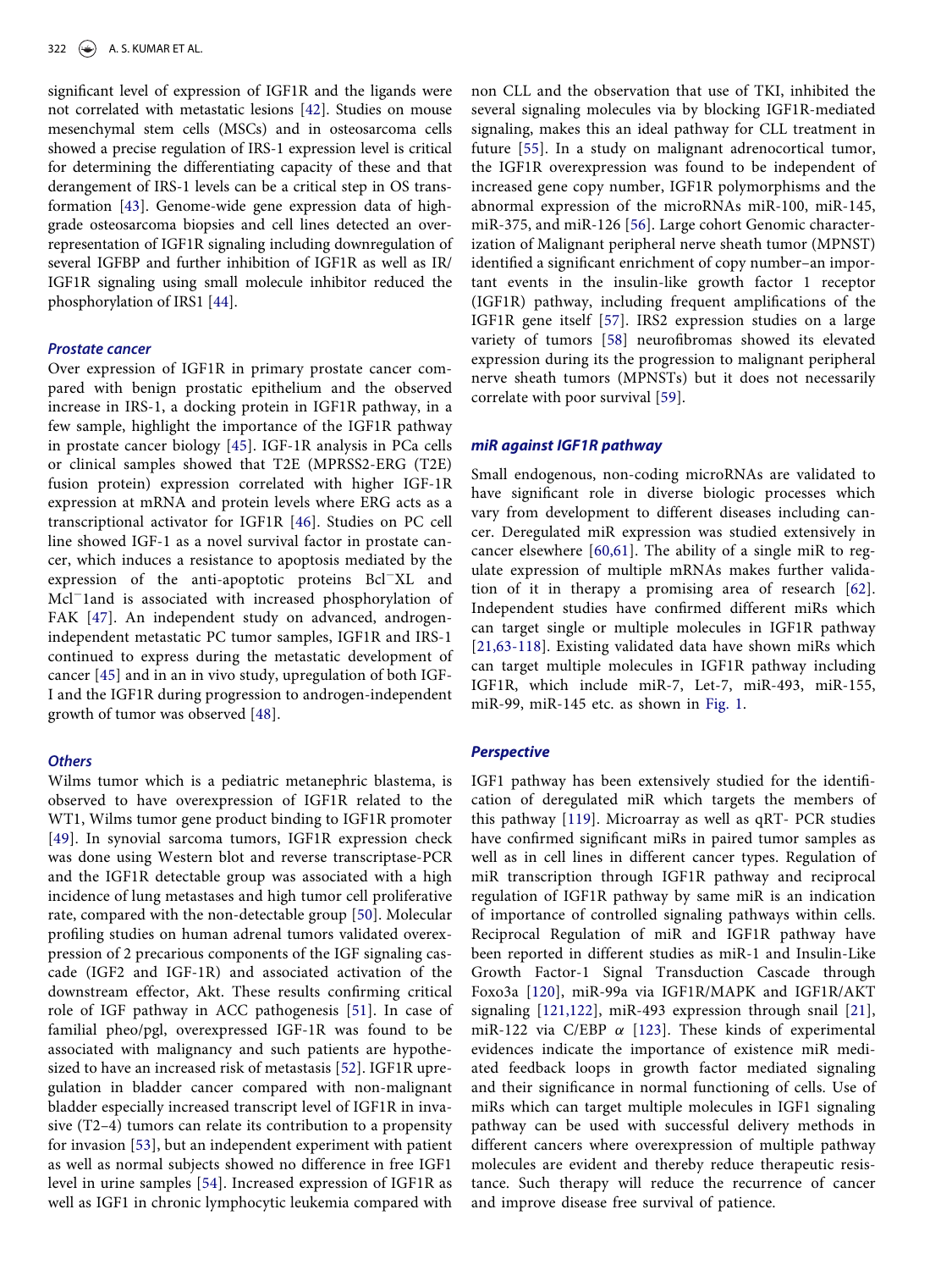

Figure 1. Overview of miRNAs targeting the IGF1R pathway in its entirety.

#### Disclosure of potential conflicts of interest

No potential conflicts of interest were disclosed.

# Acknowledgments

The authors would like to acknowledge the support of Prof. S.P.Thyagarajan Dean (Research), Sri Ramachandra University and Dr Solomon FD Paul. Head, Human Genetics, SRU for their constant support and encouragement.

#### Funding

RSK was supported by a grant from Department of Biotechnology, Ministry of Science & Technology, Govt of India via grant No. BT/PR12930/ AGR/36/650/2009. ASK is thankful to Council of Scientific and Industrial Research, Govt of India for research fellowship.

# References

- [1] Maki RG. Small is beautiful: insulin-like growth factors and their role in growth, development, and cancer. J Clin Oncol. 2010;28(33):4985- 95. doi:10.1200/JCO.2009.27.5040
- [2] Delafontaine P, Song YH, Li Y. Expression, regulation, and function of IGF-1, IGF-1R, and IGF-1 binding proteins in blood vessels. Arterioscler Thromb Vasc Biol. 2004;24(3):435-44. doi:10.1161/01. ATV.0000105902.89459.09
- [3] Liang M, Woodard LE, Liang A, et al. Protective role of insulin-like growth factor-1 receptor in endothelial cells against unilateral ureteral obstruction–induced renal fibrosis. Am J Pathol. 2015;185(5):1234-50. doi:10.1016/j.ajpath.2015.01.027
- [4] Pinkston-Gosse J, Kenyon C. DAF-16/FOXO targets genes that regulate tumor growth in Caenorhabditis elegans. Nat Genet. 2007;39 (11):1403-9. doi:10.1038/ng.2007.1
- [5] O'Neill BT, Lauritzen HP, Hirshman MF, et al. Differential role of insulin/IGF-1 receptor signaling in muscle growth and glucose homeostasis. Cell Rep. 2015;11(8):1220-35. doi:10.1016/j.celrep. 2015.04.037
- [6] Brahmkhatri VP, Prasanna C, Atreya HS. Insulin-like growth factor system in cancer: novel targeted therapies. Biomed Res Int. 2015;2015:538019. doi:10.1155/2015/538019
- [7] Svalina MN, Kikuchi K, Abraham J, et al.. IGF1R as a key target in high risk, metastatic medulloblastoma. Sci Rep. 2016;6:27012. doi:10.1038/srep27012
- [8] Yin S, Girnita A, Strömberg T, et al. Targeting the insulin-like growth factor-1 receptor by picropodophyllin as a treatment option for glioblastoma. Neuro Oncol. 2010;12(1):19-27. doi:10.1093/ neuonc/nop008
- [9] Qian ZY, Wu YY, Huang Q, et al. Expression of SV40Tag, Rb and IRS-1 in glioma detected by tissue microarray and their relation with tumorigenesis and progression of gliomas. Zhonghua Zhong Liu Za Zhi [Chinese J Oncol]. 2008;30(6):432-6
- [10] Brennan C, Momota H, Hambardzumyan D, et al. Glioblastoma subclasses can be defined by activity among signal transduction pathways and associated genomic alterations. PloS One. 2009;4(11):e7752. doi:10.1371/journal.pone.0007752
- [11] Chang Q, Li Y, White MF, et al. Constitutive activation of insulin receptor substrate 1 is a frequent event in human tumors. Cancer Res. 2002;62(21):6035-8
- [12] Mardilovich K, Pankratz SL, Shaw LM. Expression and function of the insulin receptor substrate proteins in cancer. Cell Commun Signal. 2009;7(1):14. doi:10.1186/1478-811X-7-14
- [13] Knobbe CB, Reifenberger G. Genetic alterations and aberrant expression of genes related to the phosphatidyl-lnositol-3'-kinase/protein kinase B (Akt) signal transduction pathway in glioblastomas. Brain Pathol. 2003;13(4):507-18. doi:10.1111/ j.1750-3639.2003.tb00481.x
- [14] Mountzios G, Kostopoulos I, Kotoula V, et al. Insulin-like growth factor 1 receptor (IGF1R) expression and survival in operable squamous-cell laryngeal cancer. PloS One. 2013;8(1): e54048. doi:10.1371/journal.pone.0054048
- [15] Sun JM, Jun HJ, Ko YH, et al. Insulin-like growth factor binding protein-3, in association with IGF-1 receptor, can predict prognosis in squamous cell carcinoma of the head and neck. Oral Oncol. 2011;47(8):714-9. doi:10.1016/j.oraloncology.2011.06.007
- [16] Friedrich RE, Hagel C, Bartel-Friedrich S. Insulin-like growth factor-1 receptor (IGF-1R) in primary and metastatic undifferentiated carcinoma of the head and neck: a possible target of immunotherapy. Anticancer Res. 2010;30(5):1641-3
- [17] Barnes CJ, Ohshiro K, Rayala SK, et al. Insulin-like growth factor receptor as a therapeutic target in head and neck cancer. Clin Cancer Res. 2007;13(14):4291-9. doi:10.1158/1078-0432. CCR-06-2040
- [18] Dale OT, Aleksic T, Shah KA, et al. IGF-1R expression is associated with HPV-negative status and adverse survival in head and neck squamous cell cancer. Carcinogenesis. 2015;36(6):648- 55. doi:10.1093/carcin/bgv053
- [19] Luo J, Wen Q, Li J, et al. Increased expression of IRS-1 is associated with lymph node metastasis in nasopharyngeal carcinoma. Int J Clin Exp Pathol. 2014;7(9):6117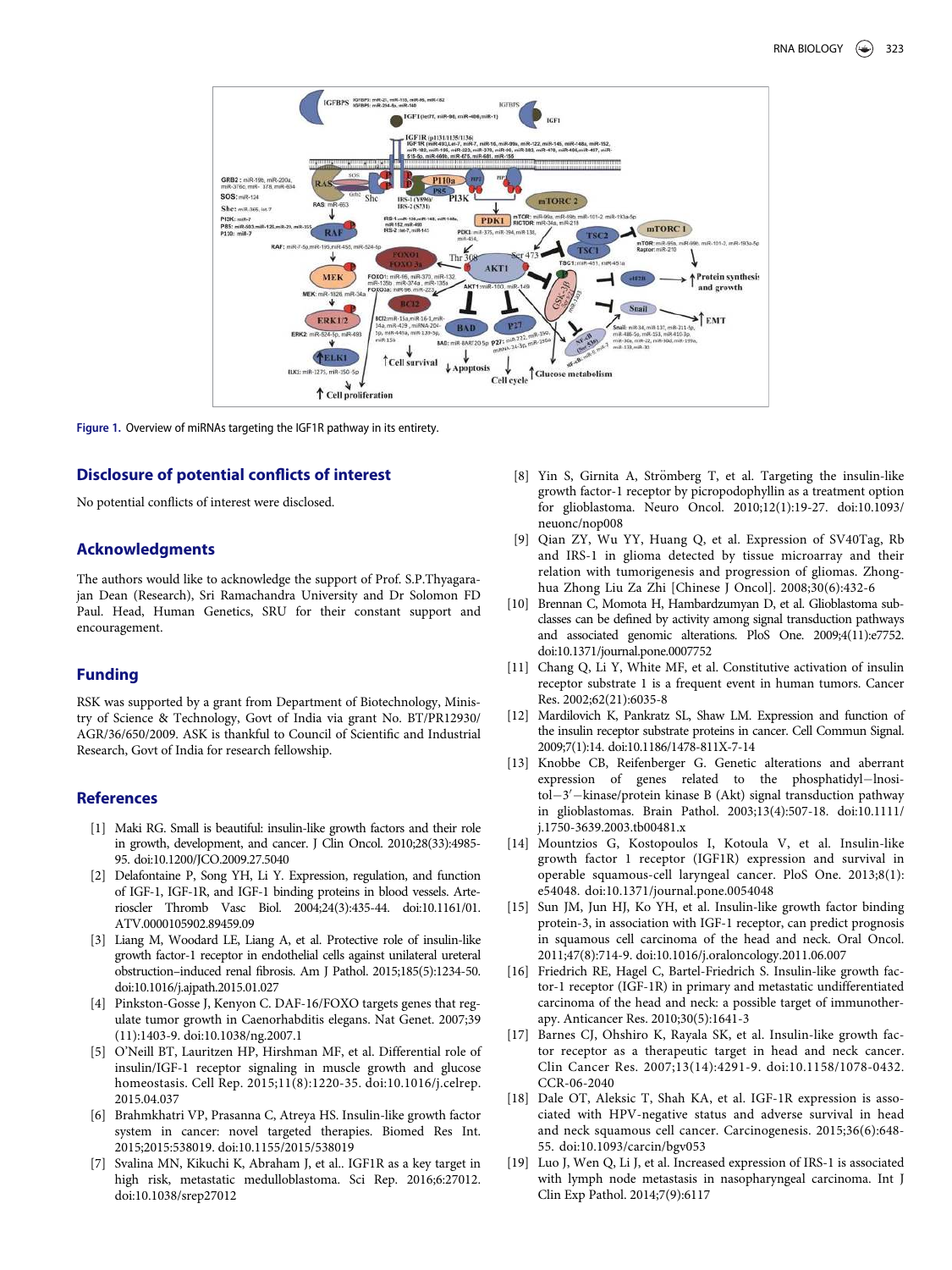- [20] Luo X, Fan S, Huang W, et al. Downregulation of IRS-1 promotes metastasis of head and neck squamous cell carcinoma. Oncol Rep. 2012;28(2):659-67. doi:10.3892/or.2012.1846
- [21] Kumar AS, Jagadeeshan S, Pitani RS, et al. Snail modulated miR-493 forms a negative feedback loop with IGF1R pathway and blocks tumorigenesis. Mol Cell Biol. 2016;37(6):pii: e00510-16 MCB-00510. doi:10.1128/MCB.00510-16
- [22] Bhargava R, Beriwal S, McManus K, et al. Insulin-like growth factor receptor-1 (IGF-1R) expression in normal breast, proliferative breast lesions, and breast carcinoma. Appl Immunohistochem Mol Morphol. 2011;19(3):218-25. doi:10.1097/PAI. 0b013e3181ffc58c
- [23] Sun WY, Yun HY, Song YJ, et al. Insulin-like growth factor 1 receptor expression in breast cancer tissue and mammographic density. Mol Clin Oncol. 2015;3(3):572-80. doi:10.3892/mco. 2015.497
- [24] Surmacz E, Burgaud JL. Overexpression of insulin receptor substrate 1 (IRS-1) in the human breast cancer cell line MCF-7 induces loss of estrogen requirements for growth and transformation. Clin Cancer Res. 1995;1(11):1429-36
- [25] Porter HA, Perry A, Kingsley C, et al. IRS1 is highly expressed in localized breast tumors and regulates the sensitivity of breast cancer cells to chemotherapy, while IRS2 is highly expressed in invasive breast tumors. Cancer Lett. 2013;338(2):239-48. doi:10.1016/j. canlet.2013.03.030
- [26] Koda M, Sulkowska M, Kanczuga-Koda L, et al. Expression of insulin receptor substrate 1 in primary breast cancer and lymph node metastases. J Clin Pathol. 2005;58(6):645-9. doi:10.1136/ jcp.2004.022590
- [27] Dearth RK, Cui X, Kim HJ, et al. Mammary tumorigenesis and metastasis caused by overexpression of insulin receptor substrate 1 (IRS-1) or IRS-2. Mol Cell Biol. 2006;26(24):9302-14. doi:10.1128/ MCB.00260-06
- [28] Dearth RK, Cui X, Kim HJ, et al. Oncogenic transformation by the signaling adaptor proteins insulin receptor substrate (IRS)-1 and IRS-2. Cell Cycle. 2007;6(6):705-13. doi:10.4161/cc.6.6.4035
- [29] Gibson SL, Ma Z, Shaw LM. Divergent roles for IRS-1 and IRS-2 in breast cancer metastasis. Cell cycle. 2007;6(6):631-7. doi:10.4161/ cc.6.6.3987
- [30] Dziadziuszko R, Camidge DR, Hirsch FR. The insulin-like growth factor pathway in lung cancer. J Thoracic Oncol. 2008;3(8):815-8. doi:10.1097/JTO.0b013e31818180f5
- [31] Fu S, Tang H, Liao Y, et al. Expression and clinical significance of insulin-like growth factor 1 in lung cancer tissues and perioperative circulation from patients with non-small-cell lung cancer. Curr Oncol. 2016;23(1):12. doi:10.3747/co.23.2669
- [32] Badzio A, Wynes MW, Dziadziuszko R, et al. Increased insulin-like growth factor 1 receptor protein expression and gene copy number in small cell lung cancer. J Thoracic Oncol. 2010;5(12):1905-11. doi:10.1097/JTO.0b013e3181f38f57
- [33] Gong Y, Yao E, Shen R, et al. High expression levels of total IGF-1R and sensitivity of NSCLC cells in vitro to an anti-IGF-1R antibody (R1507). PloS One. 2009;4(10):e7273. doi:10.1371/journal. pone.0007273
- [34] Dziadziuszko R, Merrick DT, Witta SE, et al. Insulin-like growth factor receptor 1 (IGF1R) gene copy number is associated with survival in operable non–small-cell lung cancer: a comparison between IGF1R fluorescent in situ hybridization, protein expression, and mRNA expression. J Clin Oncol. 2010;28(13):2174-80. doi:10.1200/ JCO.2009.24.6611
- [35] Tarn C, Rink L, Merkel E, et al. Insulin-like growth factor 1 receptor is a potential therapeutic target for gastrointestinal stromal tumors. Proc Natl Acad Sci. 2008;105(24):8387-92. doi:10.1073/ pnas.0803383105
- [36] Belinsky MG, Rink L, Flieder DB, et al. Over-expression of IGF1R and frequent mutational inactivation of SDHA in Wild-type SDHB-negative gastrointestinal stromal tumors. Genes Chromosomes Cancer. 2013;52(2):214. doi:10.1002/gcc.22023
- [37] Tovar V, Alsinet C, Villanueva A, et al. IGF activation in a molecular subclass of hepatocellular carcinoma and pre-clinical efficacy of

IGF-1R blockage. J Hepatol. 2010;52(4):550-9. doi:10.1016/j. jhep.2010.01.015

- [38] Pavelić K, Kolak T, Kapitanović S, et al. Gastric cancer: the role of insulin-like growth factor 2 (IGF 2) and its receptors (IGF 1R and M6-P/IGF 2R). J Pathol. 2003;201(3):430-8. doi:10.1002/path.1465
- [39] Shiratsuchi I, Akagi Y, Kawahara A, et al. Expression of IGF-1 and IGF-1R and their relation to clinicopathological factors in colorectal cancer. Anticancer Res. 2011;31(7):2541-5
- [40] Karakolev I, Stanilov N, Miteva L, et al. Expression of insuline-like growth factor-1 receptor mRNA in colorectal carcinoma patients. Biotechnol Biotechnological Equipment. 2012;26(sup1):89-95. doi:10.5504/50YRTIMB.2011.0017
- [41] Cao Y, Roth M, Piperdi S, et al. Insulin-like growth factor 1 receptor and response to anti-IGF1R antibody therapy in osteosarcoma. PloS One. 2014;9(8):e106249. doi:10.1371/journal.pone.0106249
- [42] Bell RS. Expression of insulin-like growth factor receptor, IGF-1, and IGF-2 in primary and metastatic osteosarcoma. J Sur Oncol. 1998;69:21-7. doi:10.1002/(SICI)1096-9098(199809)69:1%3c21:: AID-JSO5%3e3.0.CO;2-M
- [43] Contaldo C, Myers TJ, Zucchini C, et al. Expression levels of insulin receptor substrate-1 modulate the osteoblastic differentiation of mesenchymal stem cells and osteosarcoma cells. Growth Factors. 2014;32 (1):41-52. doi:10.3109/08977194.2013.870168
- [44] Kuijjer ML, Peterse EF, van den Akker BE, et al. IR/IGF1R signaling as potential target for treatment of high-grade osteosarcoma. BMC Cancer. 2013;13(1):245. doi:10.1186/1471-2407-13-245
- [45] Hellawell GO, Turner GD, Davies DR, et al. Expression of the type 1 insulin-like growth factor receptor is up-regulated in primary prostate cancer and commonly persists in metastatic disease. Cancer Res. 2002;62(10):2942-50
- [46] Mancarella C, Casanova-Salas I, Calatrava A, et al. ERG deregulation induces IGF-1R expression in prostate cancer cells and affects sensitivity to anti-IGF-1R agents. Oncotarget. 2015;6(18):16611-22. doi:10.18632/oncotarget.3425
- [47] Watson RW, O'Brien F, Coffey RN, et al. Insulin-like growth factor-1 alters apoptotic signalling in prostate cancer. Prostate Cancer Prostatic Dis. 2000;3(4):S42. doi:10.1038/sj.pcan.4500468
- [48] Nickerson T, Chang F, Lorimer D, et al. In vivo progression of LAPC-9 and LNCaP prostate cancer models to androgen independence is associated with increased expression of insulin-like growth factor I (IGF-I) and IGF-I receptor (IGF-IR). Cancer Res. 2001;61 (16):6276-80
- [49] Werner H, Re GG, Drummond IA, et al. Increased expression of the insulin-like growth factor I receptor gene, IGF1R, in Wilms tumor is correlated with modulation of IGF1R promoter activity by the WT1 Wilms tumor gene product. Proc Natl Acad Sci. 1993;90(12):5828-32. doi:10.1073/pnas.90.12.5828
- [50] Xie Y, Skytting B, Nilsson G, et al. Expression of insulin-like growth factor-1 receptor in synovial sarcoma. Cancer Res. 1999;59 (15):3588-91
- [51] Barlaskar FM, Spalding AC, Heaton JH, et al. Preclinical targeting of the type I insulin-like growth factor receptor in adrenocortical carcinoma. J Clin Endocrinol Metab. 2009;94(1):204-12. doi:10.1210/jc.2008-1456
- [52] Fernandez MC, Martin A, Venara M, et al. Overexpression of the insulin-like growth factor 1 receptor (IGF-1R) is associated with malignancy in familial pheochromocytomas and paragangliomas. Clin Endocrinol. 2013;79(5):623-30. doi:10.1111/cen.12205
- [53] Rochester MA, Patel N, Turney BW, et al. The type 1 insulin-like growth factor receptor is over-expressed in bladder cancer. BJU Int. 2007;100(6):1396-401. doi:10.1111/j.1464-410X.2007.06931.x
- [54] Serel TA, Turan T, Soyupek S, et al. Urine and serum free IGF-1 levels in patients with bladder cancer: a brief report. Urol Res. 2003;31 (5):297-9. doi:10.1007/s00240-003-0335-0
- [55] Yaktapour N, Übelhart R, Schüler J, et al. Insulin-like growth factor-1 receptor (IGF1R) as a novel target in chronic lymphocytic leukemia. Blood. 2013;122(9):1621-33. doi:10.1182/blood-2013-02- 484386
- [56] Ribeiro TC, Jorge AA, Almeida MQ, et al. Amplification of the insulin-like growth factor 1 receptor gene is a rare event in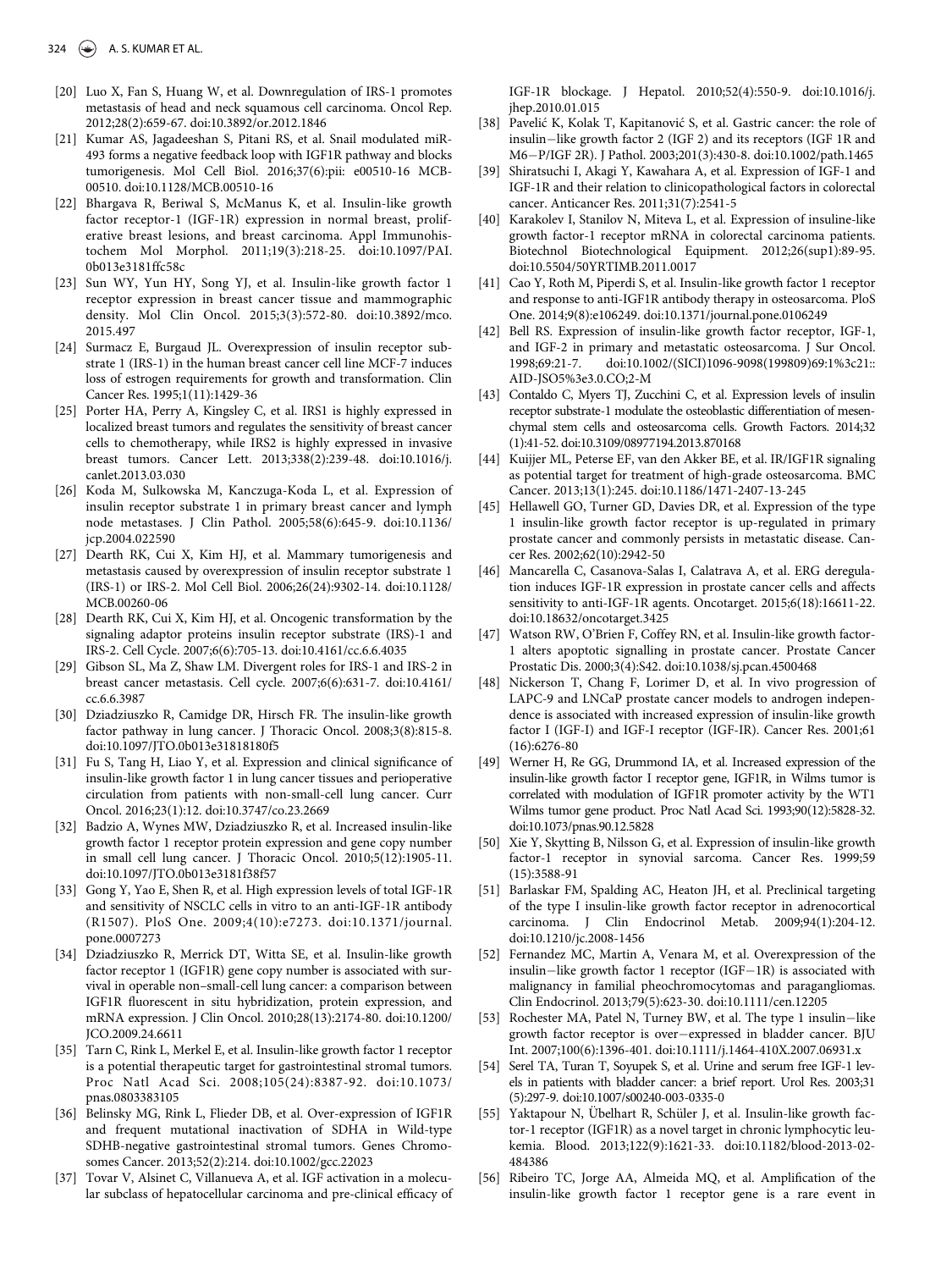adrenocortical adenocarcinomas: searching for potential mechanisms of overexpression. Biomed Res Int. 2014;2014:936031. doi:10.1155/2014/936031

- [57] Yang J, Ylipää A, Sun Y, et al. Genomic and molecular characterization of malignant peripheral nerve sheath tumor identifies the IGF1R pathway as a primary target for treatment. Clin Cancer Res. 2011;17(24):7563-73. doi:10.1158/1078-0432.CCR-11-1707
- [58] Chang Q, Li Y, White MF, et al. Constitutive activation of insulin receptor substrate 1 is a frequent event in human tumors. Cancer Res. 2002;62(21):6035-8
- [59] Shaw CM, Grobmyer SR, Ucar DA, et al. Elevated expression of IRS2 in the progression from neurofibroma to malignant peripheral nerve sheath tumor. Anticancer Res. 2012;32(2):439- 43
- [60] Rupaimoole R, Calin GA, Lopez-Berestein G, et al. miRNA deregulation in cancer cells and the tumor microenvironment. Cancer Discover. 2016;6(3):235-46. doi:10.1158/2159-8290.CD-15-0893
- [61] Iorio MV, Croce CM. Causes and consequences of microRNA dysregulation. Cancer J (Sudbury, Mass.). 2012;18(3):215. doi:10.1097/ PPO.0b013e318250c001
- [62] Berindan-Neagoe I, Monroig PD, Pasculli B, et al. MicroRNAome genome: a treasure for cancer diagnosis and therapy. CA Cancer J Clin. 2014;64(5):311-36. doi:10.3322/caac.21244
- [63] Wu X, Xia M, Chen D, et al. Profiling of downregulated blood-circulating miR-150-5p as a novel tumor marker for cholangiocarcinoma. Tumor Biol. 2016;37(11):15019-29. doi:10.1007/s13277-016-5313-6
- [64] Law PT, Ching AK, Chan AW, et al. MiR-145 modulates multiple components of the insulin-like growth factor pathway in hepatocellular carcinoma. Carcinogenesis. 2012;33(6):1134-41. doi:10.1093/carcin/bgs130
- [65] Tardif G, Hum D, Pelletier JP, et al. Regulation of the IGFBP-5 and MMP-13 genes by the microRNAs miR-140 and miR-27a in human osteoarthritic chondrocytes. BMC Musculoskelet Disord. 2009;10 (1):148. doi:10.1186/1471-2474-10-148
- [66] El Tayebi HM, Waly AA, Assal RA, et al. Transcriptional activation of the IGF-II/IGF-1R axis and inhibition of IGFBP-3 by miR-155 in hepatocellular carcinoma. Oncol Lett. 2015;10(5):3206-12. doi:10.3892/ol.2015.3725
- [67] Xu Y, Ouyang X, Chen X, et al. Inhibition effect of miR-7 on proliferation and metastasis of Hep-2 laryngeal carcinoma cells. Chinese Clinical Oncology. 2015;3.
- [68] Okamoto K, Ishiguro T, Midorikawa Y, et al. miR493 induction during carcinogenesis blocks metastatic settlement of colon cancer cells in liver. EMBO J. 2012;31(7):1752-63. doi:10.1038/ emboj.2012.25
- [69] Ying W, Tseng A, Chang RC, et al. miR-150 regulates obesity-associated insulin resistance by controlling B cell functions. Sci Rep. 2016;6:20176. doi:10.1038/srep20176
- [70] Xu F, Pang L, Cai X, et al. let $-7$ -repressesed Shc translation delays replicative senescence. Aging cell. 2014;13(1):185-92. doi:10.1111/ acel.12176
- [71] Park SY, Lee JH, Ha M, et al. miR-29 miRNAs activate p53 by targeting  $p85\alpha$  and CDC42. Nat Struct Mol Biol. 2009;16(1):23-9. doi:10.1038/nsmb.1533
- [72] Yang Y, Liu L, Zhang Y, et al. MiR-503 targets PI3K p85 and IKK $-\beta$  and suppresses progression of non-small cell lung cancer. Int J Cancer. 2014;135(7):1531-42. doi:10.1002/ijc.28799
- [73] Tsukamoto Y, Nakada C, Noguchi T, et al. MicroRNA-375 is downregulated in gastric carcinomas and regulates cell survival by targeting PDK1 and 14-3-3z. Cancer Res. 2010;70(6):2339-49. doi:10.1158/0008-5472.CAN-09-2777
- [74] Liu Z, Jiang Z, Huang J, et al. miR-7 inhibits glioblastoma growth by simultaneously interfering with the PI3K/ATK and Raf/MEK/ERK pathways. Int J Oncol. 2014;44(5):1571-80. doi:10.3892/ijo. 2014.2322
- [75] Fang B, Zhu J, Wang Y, et al. MiR-454 inhibited cell proliferation of human glioblastoma cells by suppressing PDK1 expression. Biomed Pharmacother. 2015;75:148-52. doi:10.1016/j.biopha.2015.07.029
- [76] Liu Y, Yang K, Sun X, et al. MiR-138 suppresses airway smooth muscle cell proliferation through the PI3K/AKT signaling pathway

by targeting PDK1. Exp Lung Res. 2015;41(7):363-9. doi:10.3109/ 01902148.2015.1041581

- [77] Wang Y, Zhang Z, Wang H, et al. miR-138-1<sup>\*</sup> regulates aflatoxin B1-induced malignant transformation of BEAS-2B cells by targeting PDK1. Arch Toxicol. 2016;90(5):1239-49. doi:10.1007/s00204-015- 1551-4
- [78] Huang X, Shen Y, Liu M, et al. Quantitative proteomics reveals that miR-155 regulates the PI3K-AKT pathway in diffuse large B-cell lymphoma. Am J Pathol. 2012;181(1):26-33. doi:10.1016/j. ajpath.2012.03.013
- [79] Zhao HJ, Ren LL, Wang ZH, et al. MiR-194 deregulation contributes to colorectal carcinogenesis via targeting AKT2 pathway. Theranostics. 2014;4(12):1193-208. doi:10.7150/thno.8712
- [80] Ichimura A, Ruike Y, Terasawa K, et al. MicroRNA-34a inhibits cell proliferation by repressing mitogen-activated protein kinase kinase 1 during megakaryocytic differentiation of K562 cells. Mol Pharmacol. 2010;77(6):1016-24. doi:10.1124/mol.109.063321
- [81] Pang L, You L, Ji C, et al. MiR-1275 inhibits adipogenesis via ELK1 and its expression decreases in obese subjects. J Mol Endocrinol. 2016;57 (1):33-43. doi:10.1530/JME-16-0007
- [82] Bianchi N, Finotti A, Ferracin M, et al. Increase of microRNA-210, decrease of raptor gene expression and alteration of mammalian target of rapamycin regulated proteins following mithramycin treatment of human erythroid cells. PloS One. 2015;10(4):e0121567. doi:10.1371/journal.pone.0121567
- [83] Guo C, Sah JF, Beard L, et al. The noncoding RNA, miR-126, suppresses the growth of neoplastic cells by targeting phosphatidylinositol 3–kinase signaling and is frequently lost in colon cancers. Genes Chromosomes Cancer. 2008;47(11):939-46. doi:10.1002/ gcc.20596
- [84] He W, Feng L, Xia D, et al. MiR-374a promotes the proliferation of human osteosarcoma by downregulating FOXO1 expression. Int J Clin Exp Med. 2015;8(3):3482; PMCID:PMC4443073
- [85] Xu Y, Zhao S, Cui M, et al. Down-regulation of microRNA-135b inhibited growth of cervical cancer cells by targeting FOXO1. Int J Clin Exp Pathol. 2015;8(9):10294; PMCID:PMC4637552
- [86] Mao XP, Zhang LS, Huang B, et al. Mir-135a enhances cellular proliferation through post-transcriptionally regulating PHLPP2 and FOXO1 in human bladder cancer. J Transl Med. 2015;13(1):86. doi:10.1186/s12967-015-0438-8
- [87] Lian R, Lu B, Jiao L, et al. MiR-132 plays an oncogenic role in laryngeal squamous cell carcinoma by targeting FOXO1 and activating the PI3K/AKT pathway. Euro J Pharmacol. 2016;792:1-6. doi:10.1016/j.ejphar.2016.10.015
- [88] Cimmino A, Calin GA, Fabbri M, et al. miR-15 and miR-16 induce apoptosis by targeting BCL2. Proc Natl Acad Sci U S A. 2005;102(39):13944-9. doi:10.1073/pnas.0506654102
- [89] Lin X, Guan H, Huang Z, et al. Downregulation of Bcl-2 expression by miR-34a mediates palmitate-induced Min6 cells apoptosis. J Diabetes Res. 2014;2014:258695. doi:10.1155/2014/258695
- [90] Zhu P, Zhang J, Zhu J, et al. MiR-429 induces gastric carcinoma cell apoptosis through Bcl-2. Cell Physiol Biochem. 2015;37(4):1572-80. doi:10.1159/000438524
- [91] Zhang Y, Huang F, Wang J, et al. MiR-15b mediates liver cancer cells proliferation through targeting BCL-2. Int J Clin Exp Pathol. 2015;8(12):15677; PMCID:PMC4730050
- [92] Han R, Ji X, Rong R, et al. MiR-449a regulates autophagy to inhibit silica-induced pulmonary fibrosis through targeting Bcl2. J Mol Med. 2016;94(11):1267-79. doi:10.1007/s00109-016-1441-0
- [93] Lin YC, Lin JF, Tsai TF, et al. Tumor suppressor miRNA-204-5p promotes apoptosis by targeting BCL2 in prostate cancer cells. Asian J Surg. 2016; pii:S1015-9584(16)30173-7. doi:10.1016/j. asjsur.2016.07.001
- [94] Li Q, Liang X, Wang Y, et al. miR-139-5p inhibits the epithelialmesenchymal transition and enhances the chemotherapeutic sensitivity of colorectal cancer cells by downregulating BCL2. Sci Rep. 2016;6:27157. doi:10.1038/srep27157
- [95] Liu DZ, Zhang HY, Long XL, et al. MIR-150 promotes prostate cancer stem cell development via suppressing p27Kip1. Eur Rev Med Pharmacol Sci. 2015;19(22):4344-52